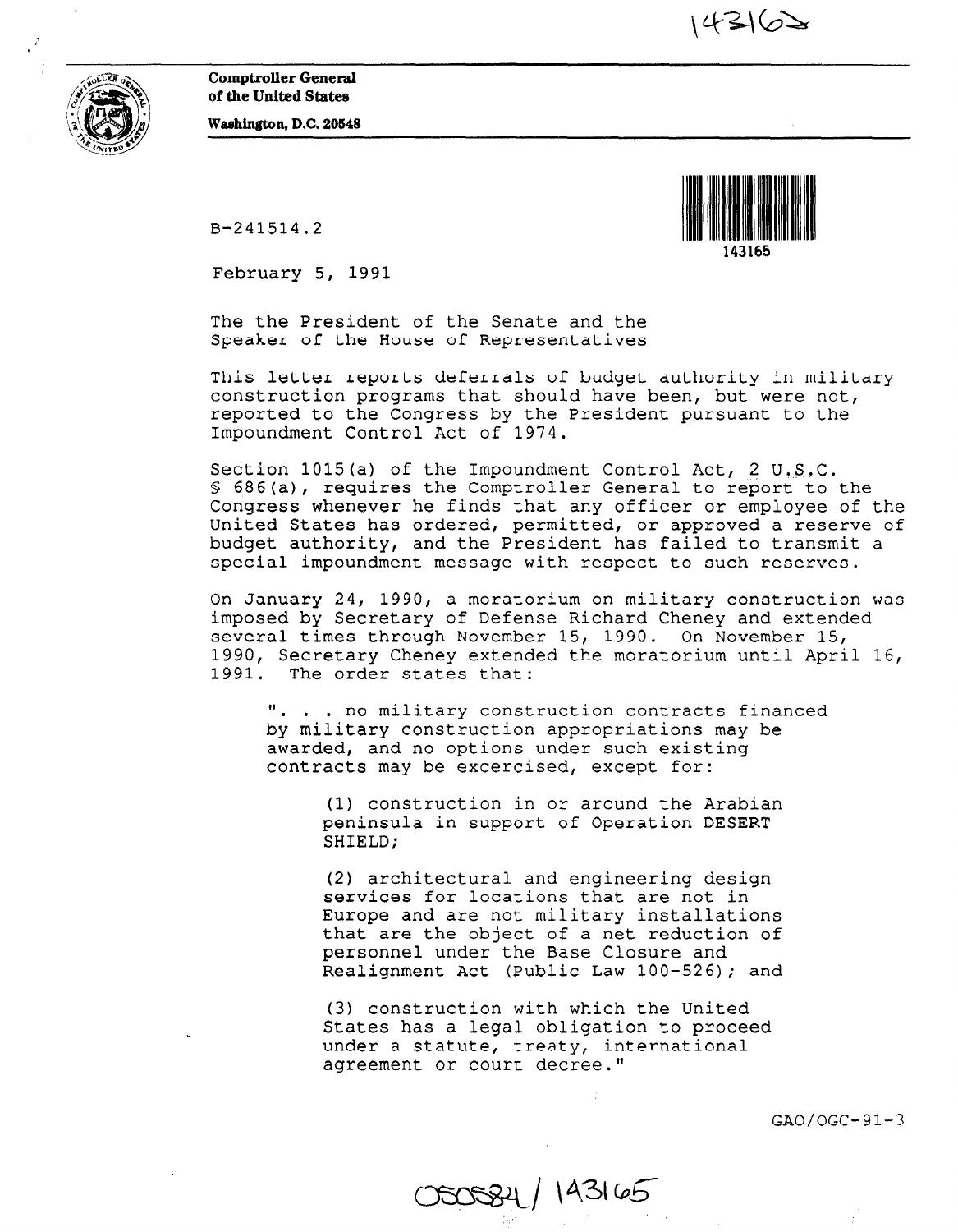In addition, the Deputy Secretary of Defense may "grant exceptions from the prohibition on awarding contracts and exercising options for construction projects needed to meet urgent requirements."

On November 5, 1990, the President signed Public Law 101-519, making appropriations for Military Construction for fiscal year 1991. The law appropriates \$8,362,171,000 in multi-year and no-year funds.l/ Consequently, Secretary Cheney's order extending the moratorium includes, with the exceptions noted therein, all funds appropriated in Public Law 101-519.

Under the Impoundment Control Act (Act), a deferral of budget authority includes:

"(A) withholding or delaying the obligation or expenditure of budget authority (whether by establishing reserves or otherwise) provided for projects or activities; or

"(B) any other type of Executive action or inaction which effectively precludes the obligation or expenditure of budget authority  $\ldots$ ."

2 U.S.C. § 682(l).

The Act permits deferrals only:

"(1) to provide for contingencies;

"(2) to achieve savings made possible by or through changes in requirements or greater efficiency of operations; or

"(3) as specifically provided by law."

2 U.S.C. § 684(b). Deferrals for any other purpose are not authorized. Id.

 $\mathcal{L}_{\mathcal{A}}(\mathcal{G})$  and  $\mathcal{L}_{\mathcal{A}}(\mathcal{G})$ 

l/ On June 28, 1990, our Office reported Secretary Cheney's construction freeze up to that time as an unreported deferral. GAO/OGC-90-5. Section 125 of the fiscal year 1991 Military Construction Appropriations Act disapproves the deferral reported in our message. To date, however, DOD has not released the funds. We informally understand that the Department anticipates releasing such funds after it submits its recommendations concerning base closures and realignments to the Base Closure Commission statutorily scheduled for April 15, 1991. Pub. L. No. 101-510, \$ 2903(c), Stat. (1990).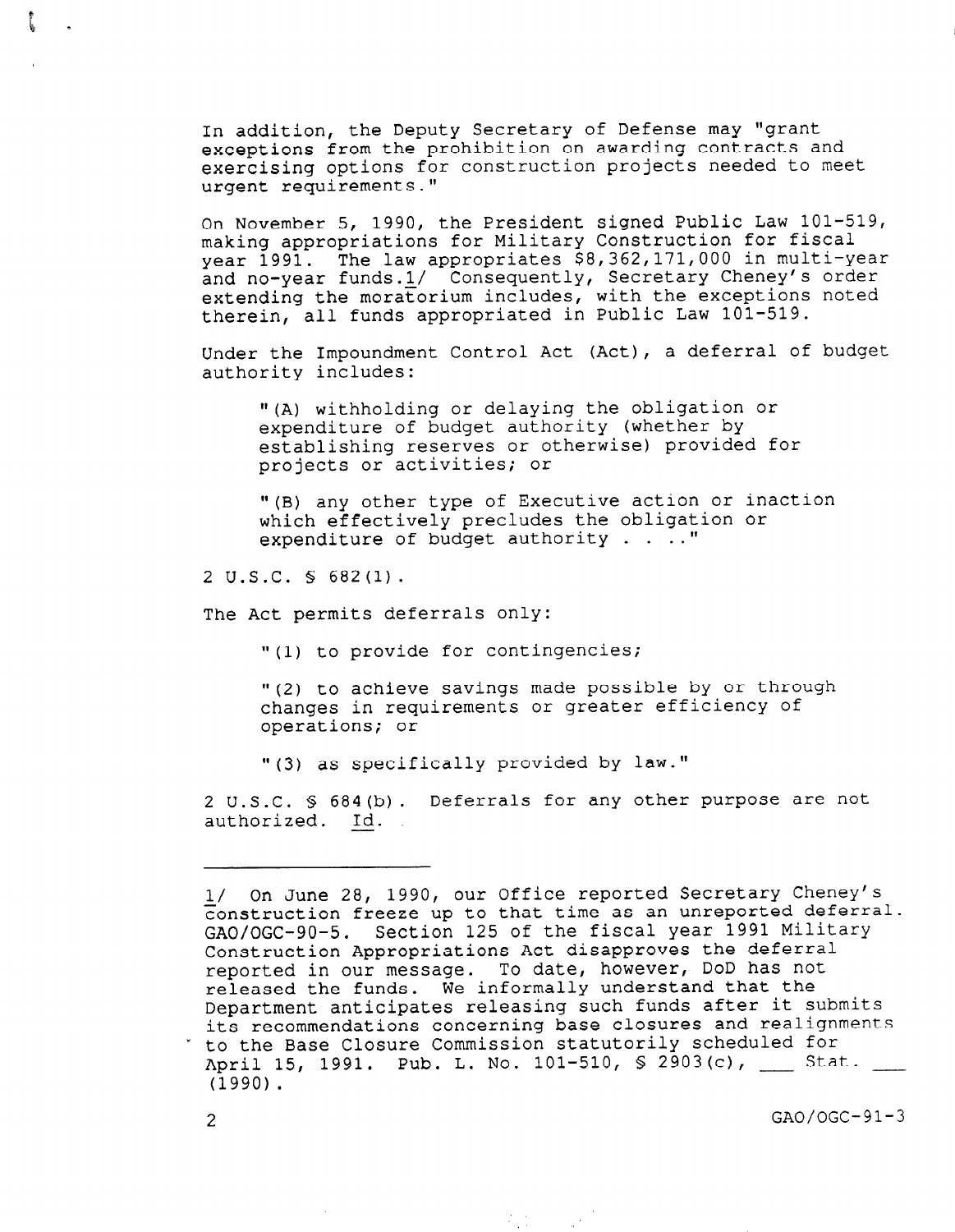The Department's position, reflected in Department correspondence to this Office and Congressional testimony, is that it does not view the moratorium as an impoundment. See Hearings on Military Construction Appropriations, Fiscal Year 1991, Before a Subcommittee on Military Construction, House of esentatives, 101st Cong., 2nd Sess. 111 (1990). According he Department, the Military Construction funds subject to the moratorium have been apportioned, and are therefore available for obligation. The Department regards the delay in obligating the funds as "programmatic" and related to efficient program execution.

We do not agree with the Department's position that the withholding is not an impoundment, but a programmatic delay. First, the fact that funds have been apportioned to an agency and allotted to local bases does not preclude the existence of an impoundment of budget authority. It is possible for an agency to effect an impoundment, without actually holding funds in a reserve, after funds are apportioned to it by OMB. See B-224882, Aug. 3, 1987. The Impoundment Control Act provisions regarding deferrals applies not only to the President and the Director of OMB but also to the head of any department or agency of the United States and any officer or employee. 2 U.S.C. § 684(a). Therefore, if funds are apportioned but inaction by the head of a department effectively precludes the obligation or expenditure of budget authority, such inaction may constitute an impoundment. Further, administrative inaction coupled with an intention not to obligate falls squarely within the provisions of the Impoundment Control Act. 2 U.S.C. § 682(l) (B). Although in this case, the funds have been apportioned and allotted, such administrative action does not alter the legal significance of the Secretary's overriding order imposing a moratorium on the use or obligation of apportioned funds.

Secondly, the withholding of military construction budget authority does not constitute a "programmatic" delay. Our decisions distinguish between programmatic withholdings outside the reach of the Impoundment Control Act and withholdings of budget authority that qualify as deferrals subject to the Act's requirements. Programmatic delays typically occur when an agency is taking necessary steps to implement a program even if funds temporarily go unobligated. B-203057, Sept. 15, 1981. Thus, a characterization of a delay as "programmatic" presupposes that an agency is making reasonable efforts to obligate the funds and that the delay is, even with such efforts, unavoidable. B-96983, B-225110, Sept. 3, 1987. For example, delays due to administrative actions resulting from uncertainty as to the amount of funds that ultimately will be or are appropriated for a particular program could constitute a programmatic delay. B-207374, July 20, 1982; GAO/OGC-90-4, B-237297.3, Mar. 6, 1990.

 $3 \text{ GAO}/\text{OGC}-91-3$